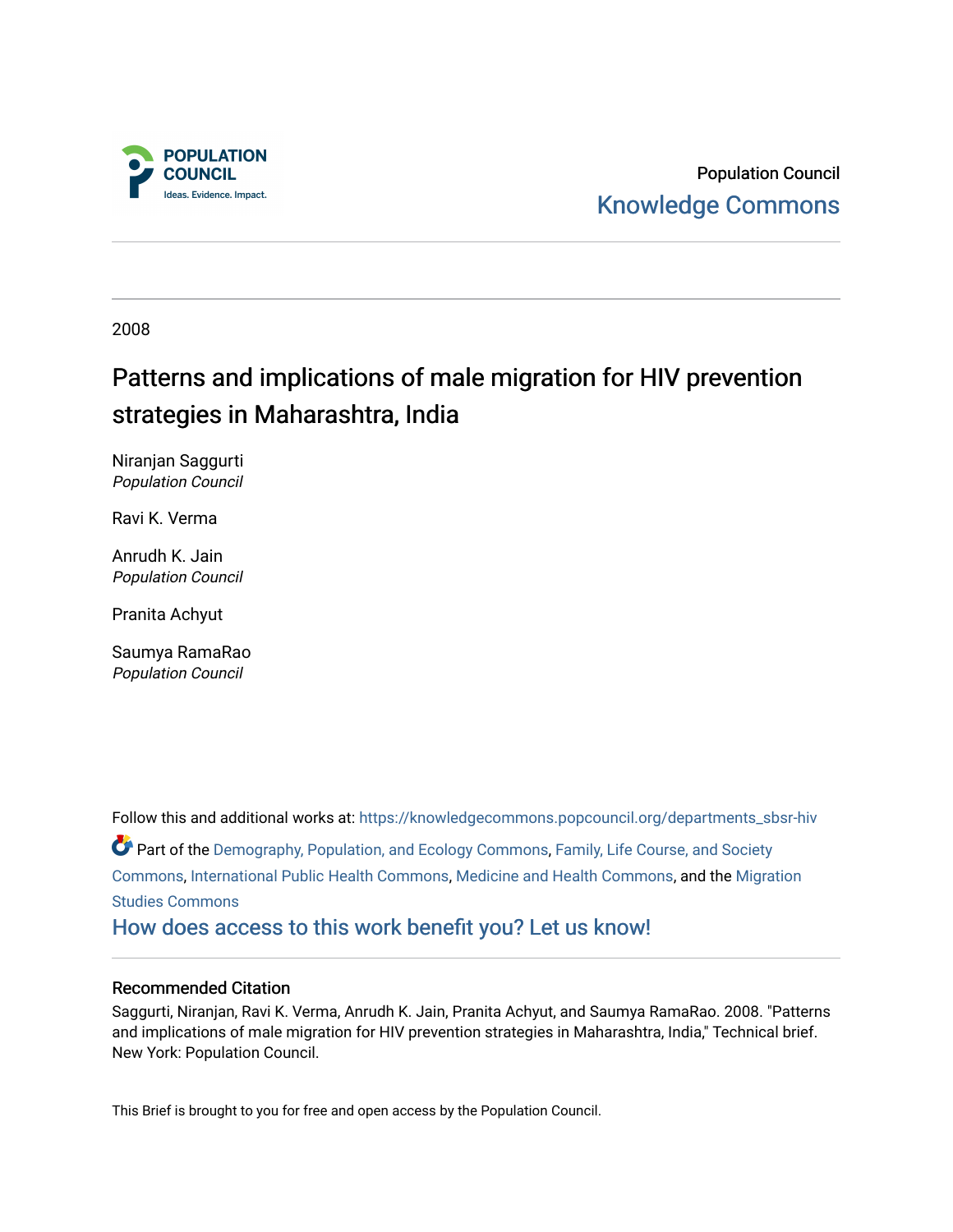#### T E C H N I C A L B R I E F F R O M P O P U L A T I O N C O U N C I L I N D I A

# Patterns and Implications of Male Migration for HIV Prevention Strategies in Maharashtra, India

Niranjan Saggurti, Ravi K. Verma, Anrudh Jain, Pranita Achyut and Saumya Ramarao

A aharashtra was one of the first states to<br>be affected by HIV in India. Results<br>from the National Family Health Survey<br>(NFHS-3) in 2005-2006 indicate that 0.62 percent aharashtra was one of the first states to be affected by HIV in India. Results from the National Family Health Survey of men and women in aged 15-49 years were infected with HIV, as compared to the national average of 0.28 percent (IIPS and Macro International, 2007). HIV sentinel surveillance data from sites across Maharashtra indicate that 1.25 percent of pregnant women receiving antenatal care (ANC) and 10.4 percent of patients receiving treatment for sexually transmitted diseases (STD) in 2005 were infected with HIV (NACO, 2006). Further, 24 of the state's 35 districts have recorded HIV prevalence of more than 1 percent among pregnant women receiving antenatal care in sentinel sites (NACO, 2006).

At the same time, Maharashtra ranks first nationally in the proportion of total migrants (Registrar General of India 2001). Migration of males from other states of India to select districts of Maharashtra is common, and there is a growing consensus among policy makers and program managers that migration could be a major contributor in the spread of HIV in the state (NACO, 2003). However, empirical evidence to support or refute this conjecture is limited.

To address this research gap, the Population Council, through funding from the Avahan, it's India AIDS Initiative of the Bill &



**N O . 3 J U N E 2 0 0 8**

*Construction Site in Maharashtra. Large Numbers of Migrant Men in India are Employed Under Contract System.*

Melinda Gates Foundation, studied the patterns and motivations related to migration of male laborers and their linkages with HIV risk. As part of this study, the Council conducted a systematic analysis of 2001 census data on migration and district-level sentinel surveillance data on HIV prevalence. The purpose of the research was to document patterns of male migration and determines whether there was a relationship between migration and HIV prevalence. In particular, the analysis sought to answer the following questions: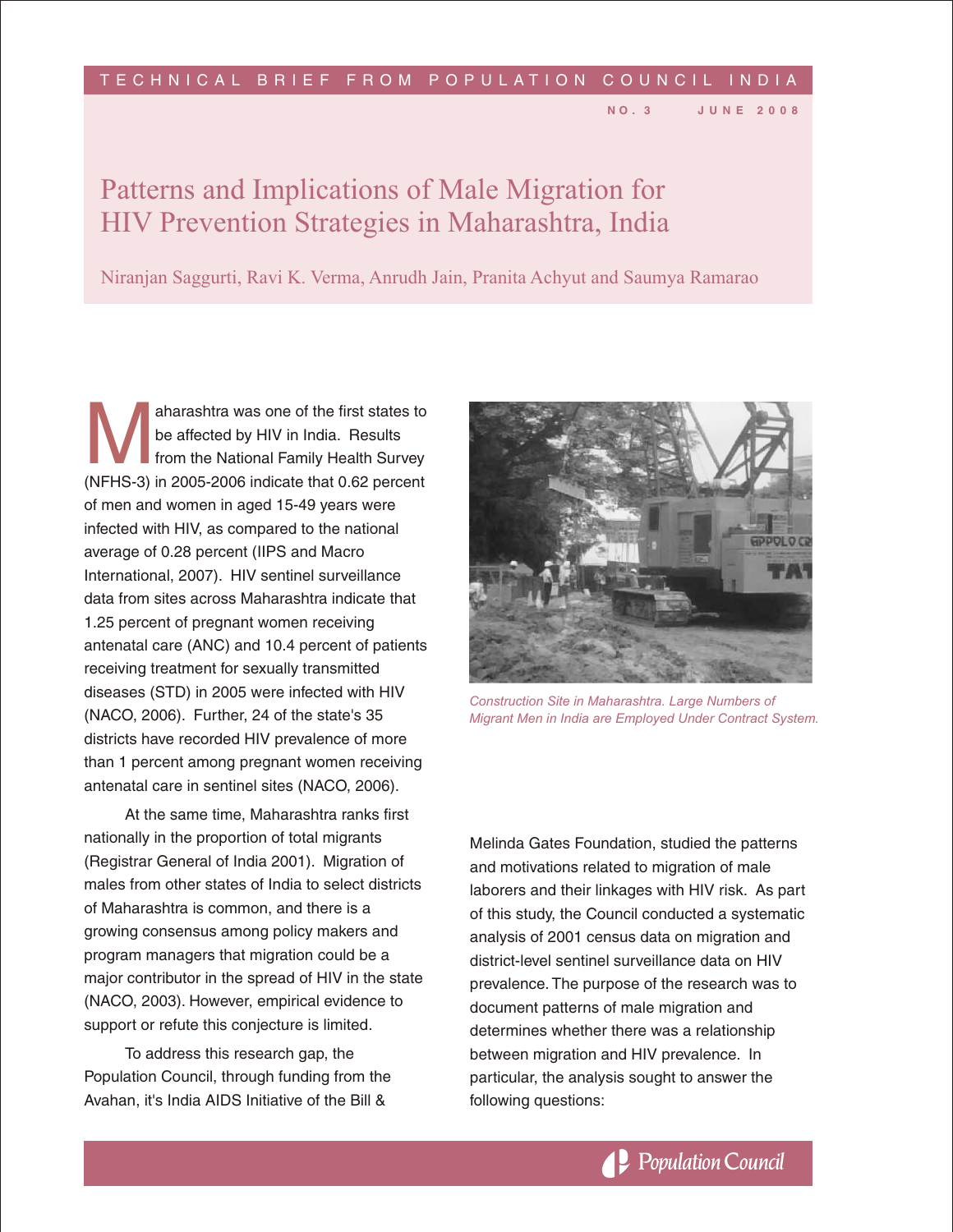- What is the pattern of male in- and outmigration at the state level? What is the volume of male in-migration and the change over time?
- What is the pattern of male in- and outmigration at the district levels? Which districts attract large numbers of migrant men and from where?
- Are the dominant streams of male inmigration rural to rural, rural to urban, or urban to urban?
- Is there a relationship between HIV prevalence and migration patterns at the district level?

# **Data and Methods**

The male migration data from India's 2001 census and HIV prevalence data from India's HIV surveillance system among ANC clinic attendees and STD clinic attendees are presented here. The 2001 census, like previous censuses, collected information on migration for all individuals by place of birth and last residence. Data on last residence, along with details such as duration of stay at the current residence and reason for migration, provided useful insights for studying migration dynamics.

District-level data on HIV prevalence among ANC and STD clinic attendees were obtained from the published reports of annual HIV sentinel surveillance systems (NIHFW and NACO, 2006). A range of methods univariate statistics for measuring levels, bivariate and rank correlation are used to examine relationships. The place of last residence data was cross-tabulated with duration of stay at the place of enumeration to examine the patterns and changes in volume of migration over time. The percentages of men who migrated within district (intra-district)<sup>1</sup>, across districts (inter-district)<sup>2</sup> and across state (interstate)<sup>3</sup> were calculated to define the patterns of movement along with the dominant migration streams.

The rank order correlation method was used to examine the relationship between volume of migration and HIV prevalence at the district

level. For this, the districts were first ranked according to volume of in-migration (inter-district and inter-state) and out-migration, with higher migration volume assessed a lower rank. The averages of these three ranks were then calculated. Further, the average of the HIV prevalence data of ANC clinic attendees for the years 2003, 2004, 2005 and 2006 were calculated. This average HIV prevalence data was then ranked, with higher HIV prevalence assessed a lower rank. The rank of districts according to migration was plotted on a scatter diagram against the rank of districts according to HIV prevalence among ANC clinic attendees to examine on the relationship. Similarly, the ranks of in-migration only against ranks of HIV prevalence among STD clinic attendees were plotted on a scatter diagram to assess the relationship.

# **Male Migration in Maharashtra: A State-Level Analysis**

According to the 2001 census, Maharashtra has experienced a net male in-migration at the state level. During 1991-2001, nearly 2 million men (1,922,629) entered into Maharashtra, while nearly 0.4 million men (393,097) moved out of the state. Over the past two decades, migration into Maharashtra increased from 21 percent from 1981-1991 to 27 percent from 1991-2001.

From 1991-2001, three-fourths of the migrants from outside the state entered five districts - Mumbai (suburban) (27 percent), Thane (25 percent), Mumbai (10 percent), Pune (9 percent) and Nagpur (6 percent). However, the state has recently witnessed some change in this trend. During 2000-2001, the share of migrants coming into Mumbai (suburban), Thane and Mumbai declined while it increased in Nagpur, Ratnagiri, Kolhapur and several other districts.

**<sup>1</sup>** A person who moves from his place of usual residence or birth to another politically defined are (village/town) within the same district of enumeration is an intra-district migrant.

**<sup>2</sup>** A person who crosses the boundary of the district of enumeration but remains within the state of enumeration is an inter-district migrant.

**<sup>3</sup>** A person whose place of enumeration lies in a different state from his/her place of birth or last residence is an inter-state migrant.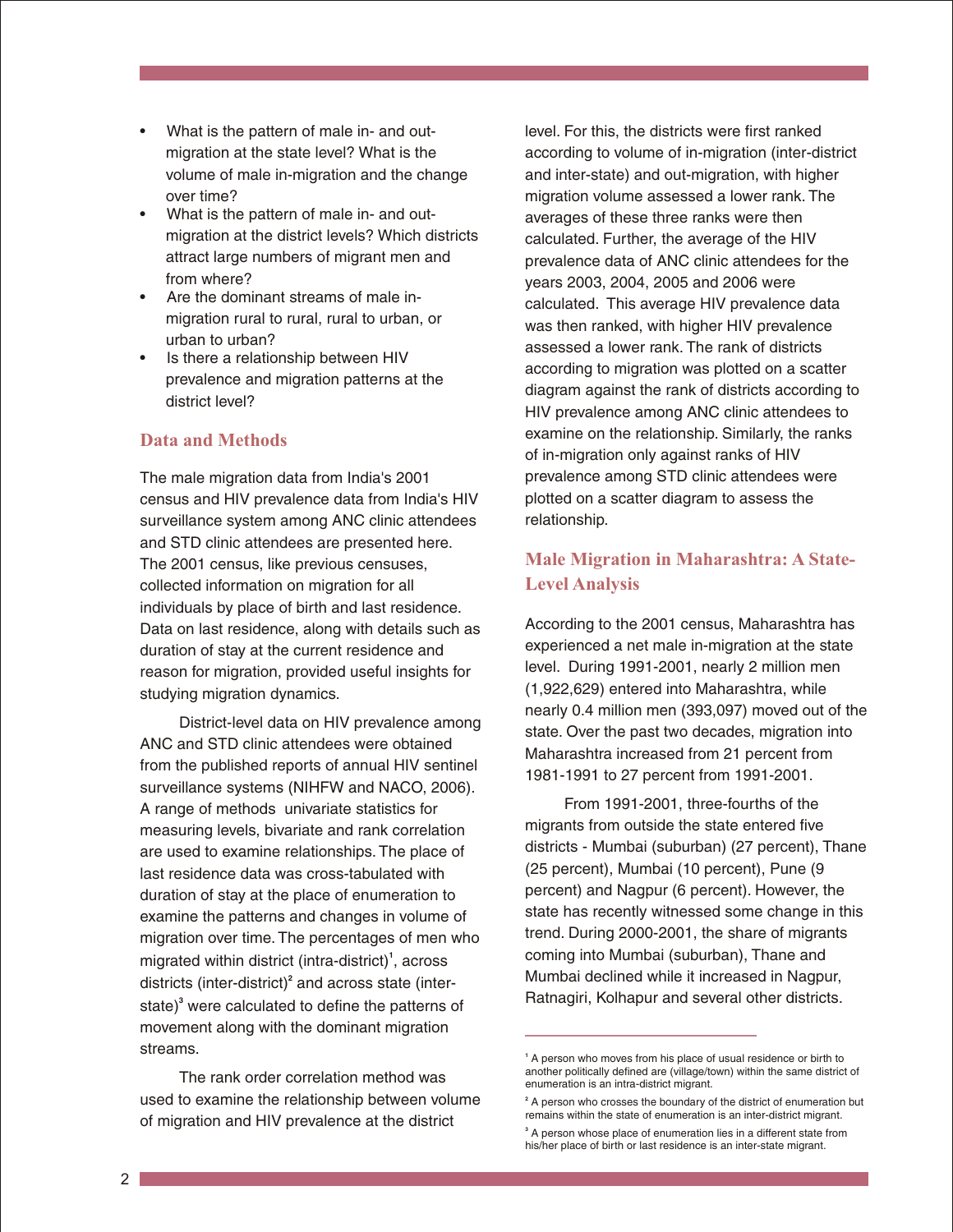Men entered Maharashtra from almost all the states of India (Figure 1). The most popular sending states are Uttar Pradesh (33 percent), Karnataka (12 percent), Bihar (9 percent),



Madhya Pradesh (7 percent), Rajasthan (7 percent), Gujarat (6 percent), Andhra Pradesh (5 percent), West Bengal (5 percent), Chattisgarh (3 percent), Kerala (3 percent) and Tamil Nadu (3 percent) (Figure 1). Among the migrants who entered Maharashtra, 72 percent are from the districts of Jaunpur, Azamgarh, Allahabad, Gorakhpur, Varanasi, and Basti districts in eastern Uttar Pradesh; Gulbarga, Bijapur, Belgaum, and Bidar in Karnataka; Madhubani and Darbhanga in Bihar; Balaghat and Chindwara in Madhya Pradesh; Pali in Rajasthan; Surat and Ahmedabad in Gujarat; Hyderabad and Mahbubnagar in Andhra Pradesh; Raipur and Rajnandgaon in Chattisgarh. Men from Maharashtra moved out to states of Gujarat, Karnataka, Madhya Pradesh, Andhra Pradesh, Rajasthan and Goa.

A comparison of source and destination districts suggests a trend of group migration. More than 30 percent of the total male inmigrants into the districts of suburban Mumbai and Thane are from eastern Uttar Pradesh,

specifically from the districts of Jaunpur and Azamgarh. In Pune, the majority of male migrants are from the northern Karnataka districts; in Nagpur, most male migrants are from the districts of Chatisgarh and Madhya Pradesh.

# **Male Migration: District-Level Analysis**

Inter-district migration data show a predominance of male migration to a few districts in the western Marathwada and Vidharba regions of Maharashtra. Out of the 35 districts in the state, eight districts Thane (24 percent), Pune (14 percent), Mumbai (suburban) (8 percent), Nashik (5 percent), Aurangabad (4 percent), Ahmednagar (4 percent), Mumbai (urban) (4 percent) and Nagpur (3 percent) drew two-thirds of all male migrants from other districts in the state (Figure 2).



A notable decline in the percent share of male inter-district in-migration occurred in Mumbai (suburban) (3 percent versus 8 percent) and Mumbai (urban) (1 percent versus 3 percent) during 2000-2001 as compared to 1991-2001. An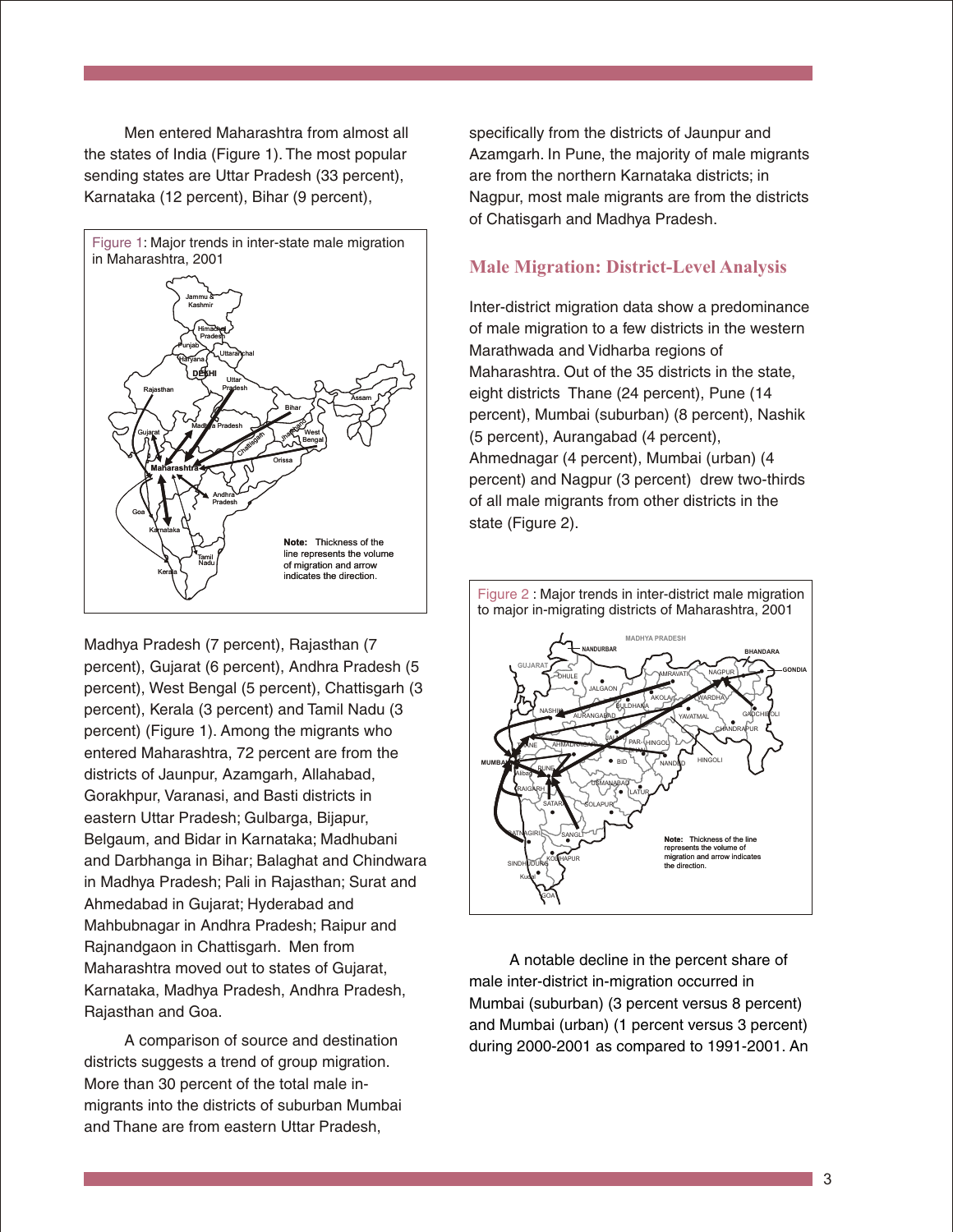increase in in-migration took place in Ahmadnagar (9 percent versus 4 percent), Satara (5 percent versus 2 percent) and Solapur (6 percent versus 2 percent) districts. Pune, Nashik, Mumbai (urban) and Ahmednagar, which are destination districts for male migrants, also are the common sending districts. Other primary outmigration districts in Maharashtra are Bid, Jalgaon, Ratnagiri, Sangli and Dhule.

Intra-district migration accounts for twofifths of the total male migration in Maharashtra. Eight districts Nashik, Pune, Thane, Ahmednagar, Kolhapur, Jalgaon, Satara and Solapur contribute half of intra-district migration. Districts in eastern and southeastern Maharashtra experienced very low levels of migration within the district.

### **Male Migration Streams**

During the last two census periods (1981-1991 and 1991-2001), the number of male migrants increased by 40 percent. In 2001, 33 percent of the male population were migrants compared to 23 percent in 1991.

Three-fourths of the male migrants moved within the state, either from elsewhere in the same district or from other districts. One-fourth of the men in Maharashtra are inter-state migrants and this proportion is high compared to many other states in India (Verma et al., 2007; Saggurti et al., 2008).

Table 1: Percent share in type of male in - migration by duration of residence at the place of enumeration, Maharashtra, 2001 Duration of Residence \*\* Type of male inmigration Less than 1 year 1-4 years 5-9 years 10+ years Duration not stated Total Intradistrict 38.4 40.0 39.0 38.1 71.6 43.2 Interdistrict 36.7 31.2 32.9 33.8 19.0 31.3 Interstate 24.5 28.2 27.8 27.3 9.1 24.9 Total# 1032.2 3356.7 2595.2 7503.4 2276.4 16763.9 (percent\*) (100.0) (100.0) (100.0) (100.0) (100.0) (100.0)

\*\* Total in - migrants by the year 2001 (includes migrants with 10+ years of duration those who have not stated any duration).

\* Total may not add to 100.0 due to small number of international migrants and unclassified category.

# Number of in-migrants is given in thousands. Column percentages are given in the parentheses.

**Source:** Calculated from Census 2001

Rural-to-rural migration (57 percent) is the dominant type of movement among males who move within districts, whereas the urban-tourban<sup>4</sup> (36 percent) and rural-to-urban (32 percent) migration dominate among those who move between districts. Rural-to-urban migration (56 percent) is the dominant type of movement for men entering Maharashtra from other states of India (see Figure 3).



Two-thirds of men who came from other states of India to Maharashtra districts of Thane, Pune, Mumbai (suburban) and Nagpur moved from rural to urban areas.

Census data also provide a sociodemographic profile of migrants. In Maharashtra, 40 percent of males who migrated during last decade are aged 20-39 years; around two-thirds are currently married. Three-fourths of migrant men moved for work/employment.

**4** The 2001 census of India defined urban areas as follows:(a) All statutory places with a municipality, corporation, cantonment board, or notified town area committee, etc., (b) A place satisfying the following three criteria simultaneously:

- a minimum population of 5,000;
- (ii) at least 75 percent of male working population engaged in nonagricultural pursuits; and
- (iii) a population density of at least 400 per sq. km. (1,000 per sq. mile).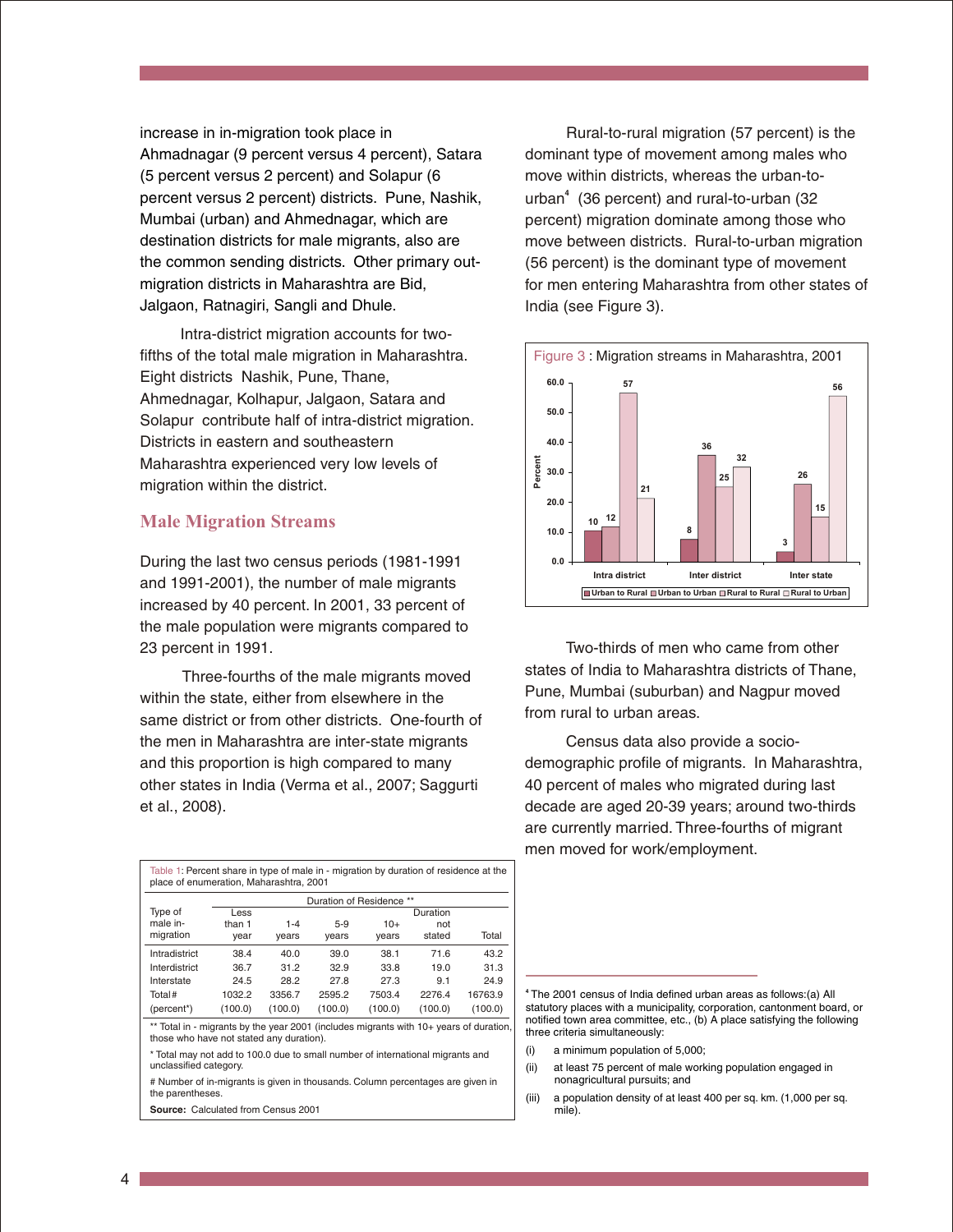#### **Links Between Migration and HIV Prevalence**

High male in-migration rates (the proportion of migrant males among all males from 1991-2001) exist in the districts of Thane, Mumbai (suburban), Pune, Nashik, Mumbai, Ahmednagar, Nagpur and Kolhapur. Districts with high male out-migration are: Beed, Jalgaon, Satara, Solapur and Sangli. Most of the out-migrating districts have also recorded a very high prevalence of HIV

| Table 2 : HIV prevalence in Maharashtra by district,<br>2003 and 2006 |                                 |      |                                |      |
|-----------------------------------------------------------------------|---------------------------------|------|--------------------------------|------|
|                                                                       | <b>ANC clinic</b><br>attendees* |      | <b>STD clinic</b><br>attendees |      |
| <b>Districts</b>                                                      | 2003                            | 2006 | 2003                           | 2006 |
| Ahmadnagar                                                            | 1.63                            | 0.75 |                                |      |
| Akola                                                                 | 0.56                            | 0.63 | 8.8                            | 9.2  |
| Amravati                                                              | 0.50                            | 0.25 |                                |      |
| Aurangabad                                                            | 0.13                            | 0.75 | 14                             | 10   |
| <b>Bhandara</b>                                                       | 1.00                            | 0.38 |                                |      |
| Bid                                                                   | 1.50                            | 0.75 |                                |      |
| <b>Buldana</b>                                                        | 0.25                            | 0.88 |                                |      |
| Chandrapur                                                            | 1.50                            | 1.75 | 8.8                            | 8.4  |
| <b>Dhule</b>                                                          | 1.01                            | 1.13 |                                |      |
| Gadchiroli                                                            | 0.25                            | 0.25 |                                |      |
| Gondiya                                                               | 0.88                            | 0.63 |                                |      |
| Hingoli                                                               | 0.38                            | 1.63 |                                |      |
| Jalgaon                                                               | 1.50                            | 1.50 | 7.6                            | 10.8 |
| Jalna                                                                 | 0.25                            | 1.13 |                                |      |
| Kolhapur                                                              | 1.50                            | 1.38 |                                |      |
| Latur                                                                 | 1.51                            | 0.88 | 10                             | 10   |
| Mumbai (Suburban)                                                     | 1.15                            | 1.00 | 19.6                           | 8.9  |
| Mumbai                                                                | 2.26                            | 2.25 | 37.5                           | 21.2 |
| Nagpur                                                                | 1.75                            | 0.88 | 22                             | 20.4 |
| Nanded                                                                | 0.63                            | 0.50 |                                |      |
| Nandurbar                                                             | 1.25                            | 0.38 |                                |      |
| Nashik                                                                | 0.88                            | 0.63 |                                |      |
| Osmanabad                                                             | 0.75                            | 1.50 |                                |      |
| Parbhani                                                              | 1.38                            | 0.88 |                                |      |
| Pune                                                                  | 1.38                            | 0.50 | 8.4                            |      |
| Raigarh                                                               | 0.38                            | 0.88 |                                |      |
| Ratnagiri                                                             | 1.00                            | 0.25 |                                |      |
| Sangli                                                                | 4.00                            | 2.00 | 15.6                           | 28.4 |
| Satara                                                                | 2.75                            | 1.50 |                                |      |
| Sindhudurg                                                            | 0.13                            | 0.13 |                                |      |
| Solapur                                                               | 1.25                            | 1.00 |                                |      |
| Thane                                                                 | 2.88                            | 0.88 | 14.4                           | 6    |
| Wardha                                                                | 0.38                            | 0.25 |                                |      |
| Washim                                                                | 0.00                            | 0.13 |                                |      |
| Yavatmal                                                              | 2.25                            | 1.38 |                                |      |

# For each district, average of the sentinel sites data from urban and rural areas were presented.

Source: NIHFW and NACO, 2006. Annual HIV Sentinel Surveillance Country Report. National Institute of Health and Family Welfare and National AIDS Control Organisation, New Delhi, India.

infection among ANC (more than 2.8 percent) and STD (more than 8 percent) clinics attendees. Table 2 indicates district-level HIV prevalence among ANC and STD clinic attendees for 2003 and 2006.

Figure 4 suggests that districts in Maharashtra with high levels of migration both inand out-migration also rank high on HIV prevalence among pregnant women attending ANC clinics. Figure 5 suggests a similar relationship between high in-migration and HIV prevalence among patients receiving treatment at STD clinics.

# **Discussion**

Maharashtra is India's leading industrial state and attracts men from almost all the states of India. Census data suggest a predominance of interstate migration to the districts of Thane, Mumbai suburban, Nagpur and Pune. A considerable volume of the inter-state in-migrants come from some of the high HIV prevalence districts of Karnataka and Andhra Pradesh.

When comparing Maharashtra to Andhra Pradesh (Verma et.al., 2007) and Karnataka (Saggurti et.al., 2008), the relationship between migration and HIV prevalence is strong.

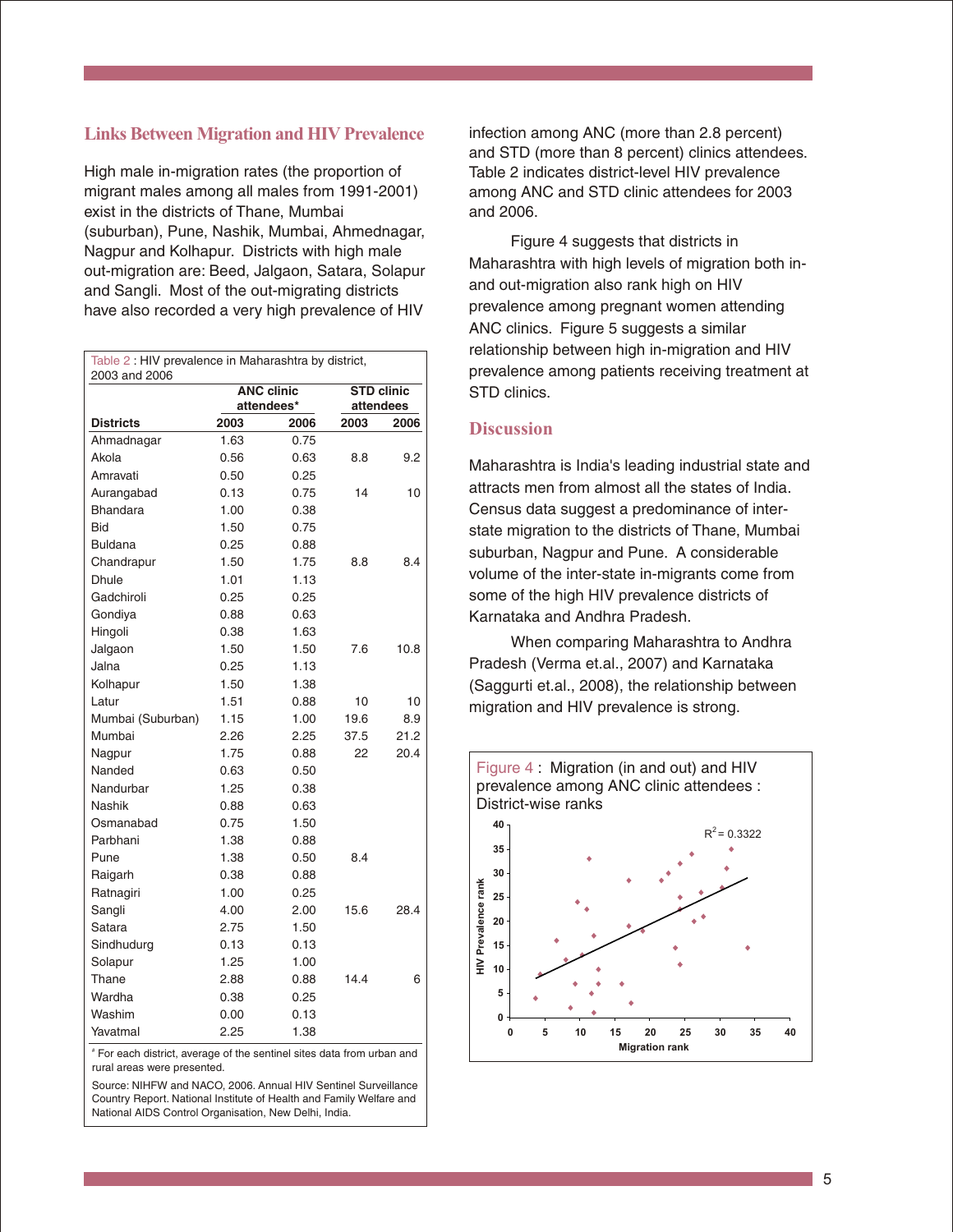

However, we caution against making conclusions on this relationship because migration per se does not put a male migrant at risk of acquiring HIV. Clarification of the relationship between migration patterns and HIV prevalence requires more in-depth analysis of individual-level factors.

Thane, Pune, Nashik, Ahmednagar, Mumbai (urban), Mumbai (suburban) and Nagpur districts received more than half of total male migrants during 1991-2001. These districts also have recorded a high HIV prevalence among pregnant women attending ANC clinics. In addition, the primary out-migration districts such as Sangli, Satara, Solapur, Jalgaon and Bid have recorded high HIV prevalence. Thus, both the origin and destination districts demonstrate a link to HIV.

The results of this analysis suggest that Thane, Pune, Ahmednagar, Mumbai (urban), Mumbai (suburban), Nagpur, Sangli, Satara, Solapur and Jalgaon districts, with such a large volume of in- or out- migration, are sites for HIV prevention program in Maharashtra. In addition, the districts from which men migrated, such as eastern districts of Uttar Pradesh, should also be considered as sites for HIV interventions, given the possibility of migrant men contracting HIV and infecting their wives and others upon their return.

# **Questions for Future Research and Programs**

Compared to Karnataka and Andhra Pradesh, the relationship between migration and HIV in Maharashtra is much more evident from the analysis of census data on migration and sentinel sites data on HIV. Migration data from the 2001 census are indicative of broad patterns and trends over time. Some of the questions to be addressed in future research to inform program design and investments include:

- What are the implications for male migrants moving from areas with low/high HIV prevalence areas to low/high HIV prevalence areas in terms of sexual networking and high-risk sexual behavior?
- What are the factors responsible for increasing the vulnerability of male migrants in the destination areas?
- How do migrant populations' risk patterns influence the risk patterns of non-migrant populations in various destination areas?
- What are the implications for migrants' wives and their vulnerability to HIV?
- Should there be different types of programs for origin and destination migration sites?
- Who should be the primary and secondary beneficiaries of programs in places of origin and destination areas? For example, should interventions focus equally on migrants and non-migrants?
- What should be the content of the interventions for example, education, outreach, condom promotion?



*Officials believe that migration could be a major contributor to the spread of HIV within the state*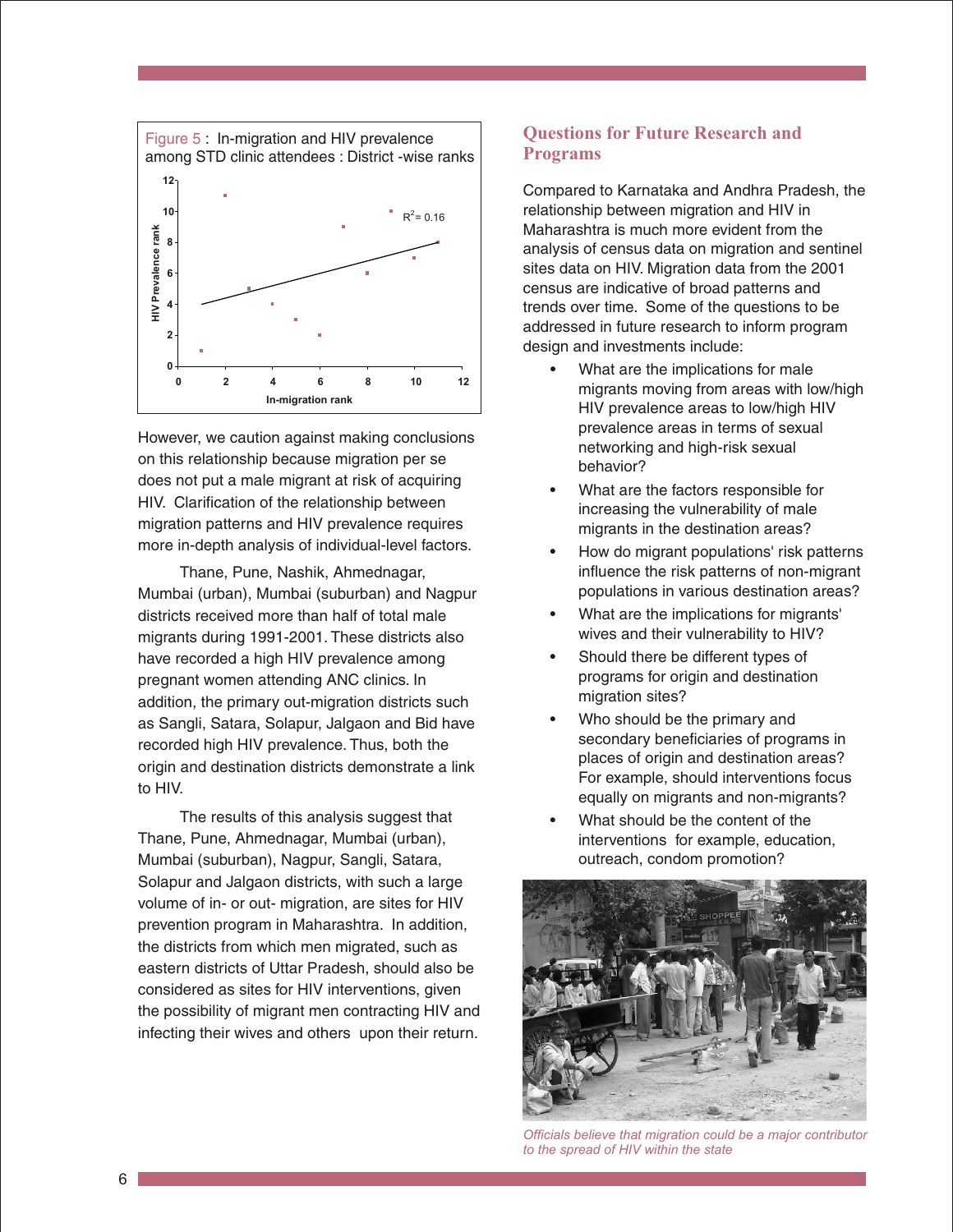#### **References:**

Centre for Global Health Research. 2006. Documenting the geographic variation in HIV-1, its determinants and intervention coverage in 115 districts in Southern India, Annex files-Maharashtra tables.<http://www.cghr.org/MH.pdf>

International Institute for Population Sciences (IIPS) and Macro International. 2007. National FamilyHealth Survey (NFHS-3), 2005-06: India: Volume I, Mumbai: IIPS.

NACO (National AIDS Control Organisation).2003. National AIDS Prevention and Control Policy. Ministry of Health and Family Welfare, Government of India.. Available at: www. youandaids.org/asia%20pacific%20at%20a%20gla nce/india/National%20HIV%20Polic y%20India.pdf

NACO (National AIDS Control Organisation). 2006. HIV/AIDS Epidemiological Surveillance & Estimation Report for the year 2005. Ministry of Health and Family Welfare, Government of India. Available at: http://www.nacoonline.org/ fnlapil06rprt.pdf

NIHFW and NACO, 2006, Annual HIV Sentinel Surveillance Country Report. National Institute of Health and Family Welfare, and National AIDS Control Organisation, New Delhi, India.

Registrar General of India. 2001. Census of India: Maharashtra. D series (Migration tables).

Saggurti N, Verma RK, Achyut P, RamaRao S and Jain A. 2008. Patterns and Implications of Male Migration for HIV Prevention Strategies in Karnataka, India. Technical Brief from Population Council India, No.2: June.

Verma RK, Saggurti N, Das M, RamaRao S, and Jain A. 2007. Patterns and Implications of Male Migration for HIV Prevention Strategies in Andhra Pradesh. Technical Brief from Population Council India, No.1: March.

# **Acknowledgement**

Support for this study was provided by the Bill & Melinda Gates Foundation through Avahan, it's India AIDS Initiative. The views expressed herein are those of the authors and do not necessarily reflect the official policy or position of the Bill & Melinda Gates Foundation and Avahan.

# **Contributor's Institutional Affiliations**

Niranjan Saggurti, Anrudh Jain and Saumya Rama Rao from **Population Council**; Ravi K. Verma and Pranita Achyut from I**nternational Centre for Research on Women (ICRW)**.

# **Suggested Citation**

Saggurti N, Verma RK, Jain A, Achyut P, Rama Rao S. 2008. Patterns and Implications of Male Migration for HIV Prevention Strategies in Maharashtra, India. Technical Brief from Population Council India, No.3: June.